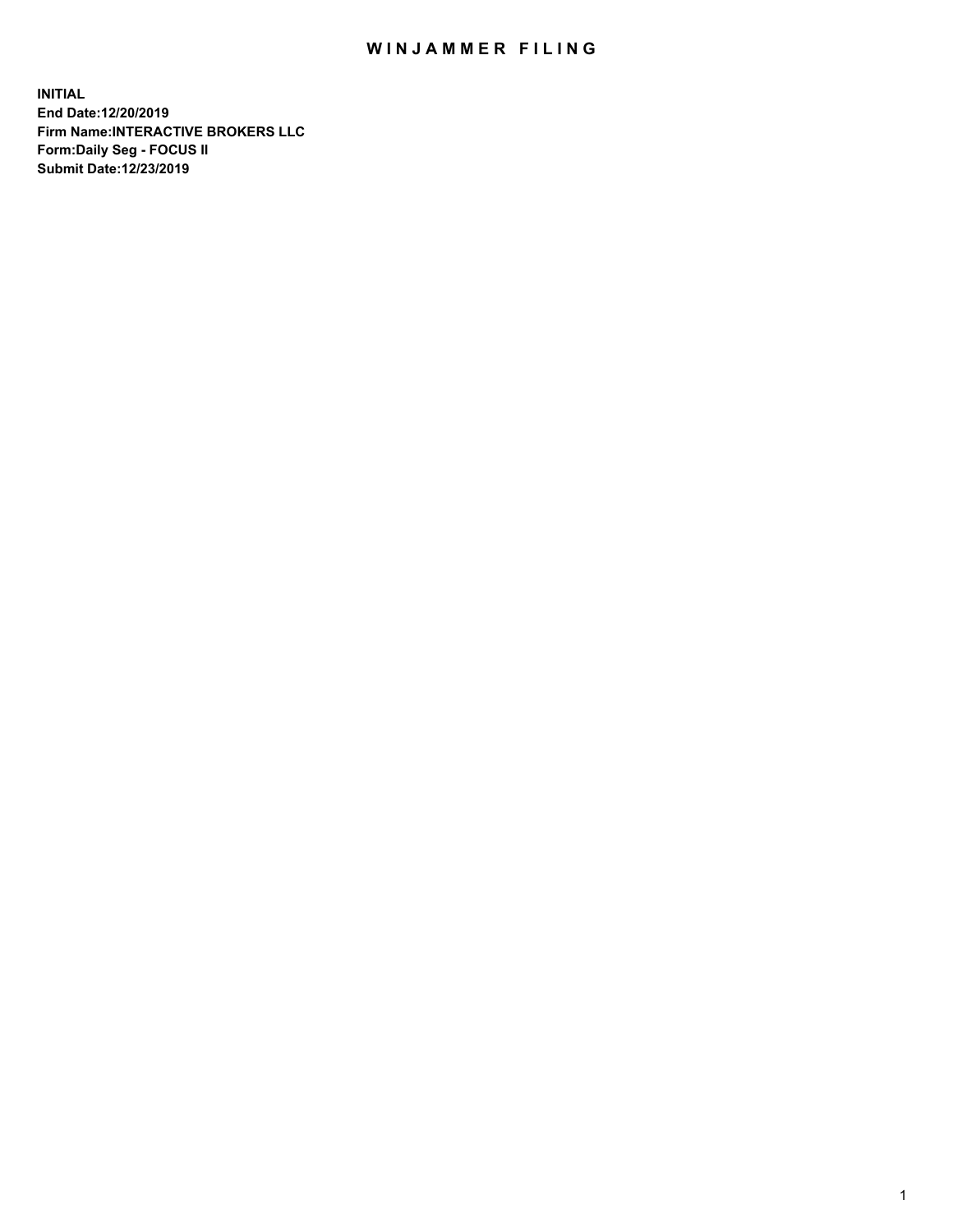**INITIAL End Date:12/20/2019 Firm Name:INTERACTIVE BROKERS LLC Form:Daily Seg - FOCUS II Submit Date:12/23/2019 Daily Segregation - Cover Page**

| Name of Company                                                                                                                                                                                                                                                                                                                | <b>INTERACTIVE BROKERS LLC</b>                                                                  |
|--------------------------------------------------------------------------------------------------------------------------------------------------------------------------------------------------------------------------------------------------------------------------------------------------------------------------------|-------------------------------------------------------------------------------------------------|
| <b>Contact Name</b>                                                                                                                                                                                                                                                                                                            | James Menicucci                                                                                 |
| <b>Contact Phone Number</b>                                                                                                                                                                                                                                                                                                    | 203-618-8085                                                                                    |
| <b>Contact Email Address</b>                                                                                                                                                                                                                                                                                                   | jmenicucci@interactivebrokers.c<br>om                                                           |
| FCM's Customer Segregated Funds Residual Interest Target (choose one):<br>a. Minimum dollar amount: ; or<br>b. Minimum percentage of customer segregated funds required:%; or<br>c. Dollar amount range between: and; or<br>d. Percentage range of customer segregated funds required between:% and%.                          | $\overline{\mathbf{0}}$<br>$\overline{\mathbf{0}}$<br>155,000,000 245,000,000<br>0 <sub>0</sub> |
| FCM's Customer Secured Amount Funds Residual Interest Target (choose one):<br>a. Minimum dollar amount: ; or<br>b. Minimum percentage of customer secured funds required:% ; or<br>c. Dollar amount range between: and; or<br>d. Percentage range of customer secured funds required between:% and%.                           | $\overline{\mathbf{0}}$<br>$\overline{\mathbf{0}}$<br>80,000,000 120,000,000<br>0 <sub>0</sub>  |
| FCM's Cleared Swaps Customer Collateral Residual Interest Target (choose one):<br>a. Minimum dollar amount: ; or<br>b. Minimum percentage of cleared swaps customer collateral required:% ; or<br>c. Dollar amount range between: and; or<br>d. Percentage range of cleared swaps customer collateral required between:% and%. | $\overline{\mathbf{0}}$<br>$\underline{\mathbf{0}}$<br>0 <sub>0</sub><br>0 <sub>0</sub>         |

Attach supporting documents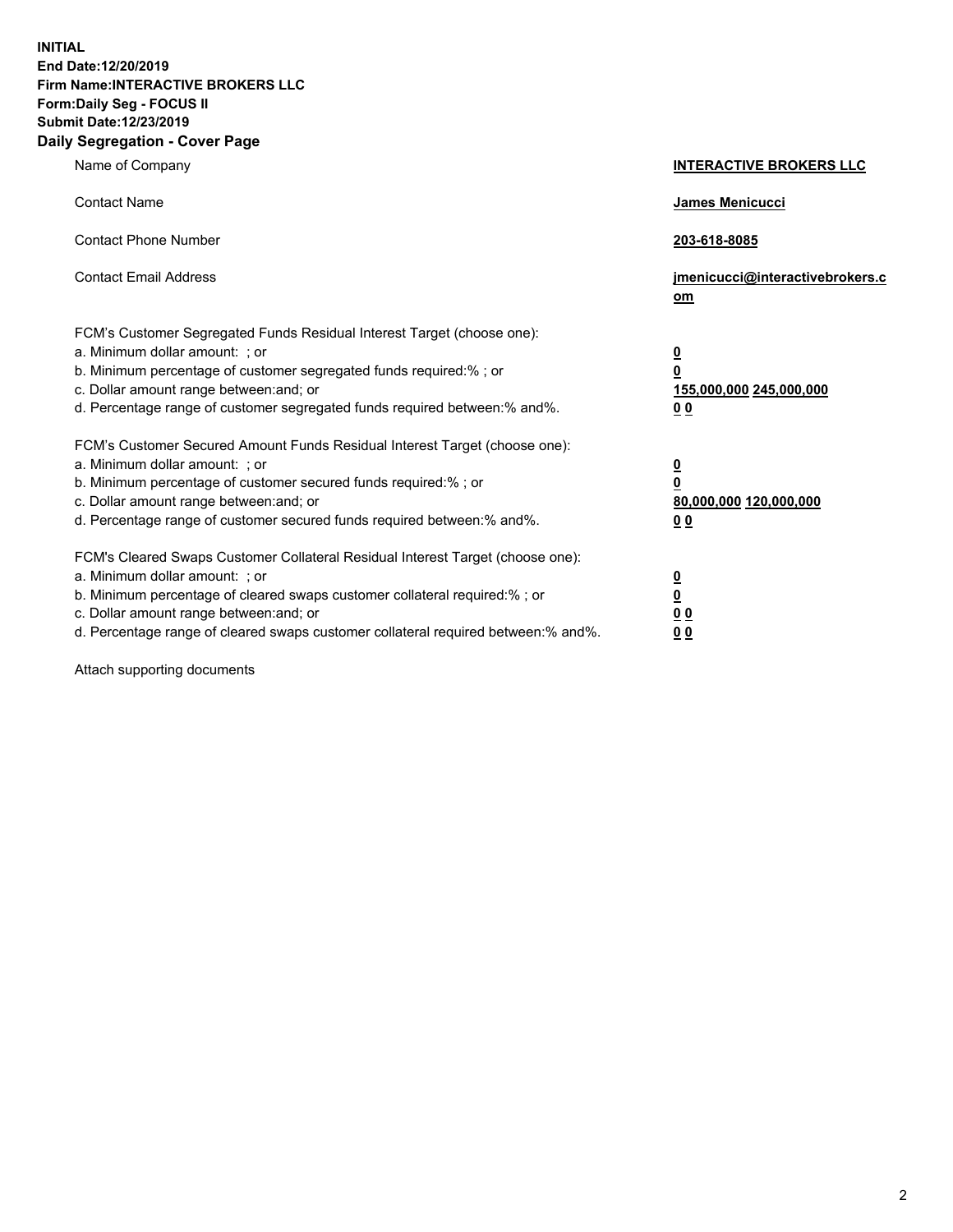## **INITIAL End Date:12/20/2019 Firm Name:INTERACTIVE BROKERS LLC Form:Daily Seg - FOCUS II Submit Date:12/23/2019 Daily Segregation - Secured Amounts**

|     | Dany Segregation - Secured Amounts                                                          |                                                 |
|-----|---------------------------------------------------------------------------------------------|-------------------------------------------------|
|     | Foreign Futures and Foreign Options Secured Amounts                                         |                                                 |
|     | Amount required to be set aside pursuant to law, rule or regulation of a foreign            | $0$ [7305]                                      |
|     | government or a rule of a self-regulatory organization authorized thereunder                |                                                 |
| 1.  | Net ledger balance - Foreign Futures and Foreign Option Trading - All Customers             |                                                 |
|     | A. Cash                                                                                     | 512,200,018 [7315]                              |
|     | B. Securities (at market)                                                                   | $0$ [7317]                                      |
| 2.  | Net unrealized profit (loss) in open futures contracts traded on a foreign board of trade   | 1,880,556 [7325]                                |
| 3.  | Exchange traded options                                                                     |                                                 |
|     | a. Market value of open option contracts purchased on a foreign board of trade              | 175,971 [7335]                                  |
|     | b. Market value of open contracts granted (sold) on a foreign board of trade                | -243,959 [7337]                                 |
| 4.  | Net equity (deficit) (add lines 1. 2. and 3.)                                               | 514,012,586 [7345]                              |
| 5.  | Account liquidating to a deficit and account with a debit balances - gross amount           | 4,525 [7351]                                    |
|     | Less: amount offset by customer owned securities                                            | 0 [7352] 4,525 [7354]                           |
| 6.  | Amount required to be set aside as the secured amount - Net Liquidating Equity              | 514,017,111 [7355]                              |
|     | Method (add lines 4 and 5)                                                                  |                                                 |
| 7.  | Greater of amount required to be set aside pursuant to foreign jurisdiction (above) or line | 514,017,111 [7360]                              |
|     | 6.                                                                                          |                                                 |
|     | FUNDS DEPOSITED IN SEPARATE REGULATION 30.7 ACCOUNTS                                        |                                                 |
| 1.  | Cash in banks                                                                               |                                                 |
|     | A. Banks located in the United States                                                       | 48,784,736 [7500]                               |
|     | B. Other banks qualified under Regulation 30.7                                              | 0 [7520] 48,784,736 [7530]                      |
| 2.  | Securities                                                                                  |                                                 |
|     | A. In safekeeping with banks located in the United States                                   | 493,567,500 [7540]                              |
|     | B. In safekeeping with other banks qualified under Regulation 30.7                          | 0 [7560] 493,567,500 [7570]                     |
| 3.  | Equities with registered futures commission merchants                                       |                                                 |
|     | A. Cash                                                                                     | $0$ [7580]                                      |
|     | <b>B.</b> Securities                                                                        | $0$ [7590]                                      |
|     | C. Unrealized gain (loss) on open futures contracts                                         | $0$ [7600]                                      |
|     | D. Value of long option contracts                                                           | $0$ [7610]                                      |
|     | E. Value of short option contracts                                                          | 0 [7615] 0 [7620]                               |
| 4.  | Amounts held by clearing organizations of foreign boards of trade                           |                                                 |
|     | A. Cash                                                                                     | $0$ [7640]                                      |
|     | <b>B.</b> Securities                                                                        | $0$ [7650]                                      |
|     | C. Amount due to (from) clearing organization - daily variation                             | $0$ [7660]                                      |
|     | D. Value of long option contracts                                                           | $0$ [7670]                                      |
|     | E. Value of short option contracts                                                          | 0 [7675] 0 [7680]                               |
| 5.  | Amounts held by members of foreign boards of trade                                          |                                                 |
|     | A. Cash                                                                                     | 94,662,357 [7700]                               |
|     | <b>B.</b> Securities                                                                        | $0$ [7710]                                      |
|     | C. Unrealized gain (loss) on open futures contracts                                         | $-630,630$ [7720]                               |
|     | D. Value of long option contracts                                                           | 175,971 [7730]                                  |
|     | E. Value of short option contracts                                                          | <u>-243,959</u> [7735] <u>93,963,739</u> [7740] |
| 6.  | Amounts with other depositories designated by a foreign board of trade                      | $0$ [7760]                                      |
| 7.  | Segregated funds on hand                                                                    | $0$ [7765]                                      |
| 8.  | Total funds in separate section 30.7 accounts                                               | 636,315,975 [7770]                              |
| 9.  | Excess (deficiency) Set Aside for Secured Amount (subtract line 7 Secured Statement         | 122,298,864 [7380]                              |
|     | Page 1 from Line 8)                                                                         |                                                 |
| 10. | Management Target Amount for Excess funds in separate section 30.7 accounts                 | 80,000,000 [7780]                               |
| 11. | Excess (deficiency) funds in separate 30.7 accounts over (under) Management Target          | 42,298,864 [7785]                               |
|     |                                                                                             |                                                 |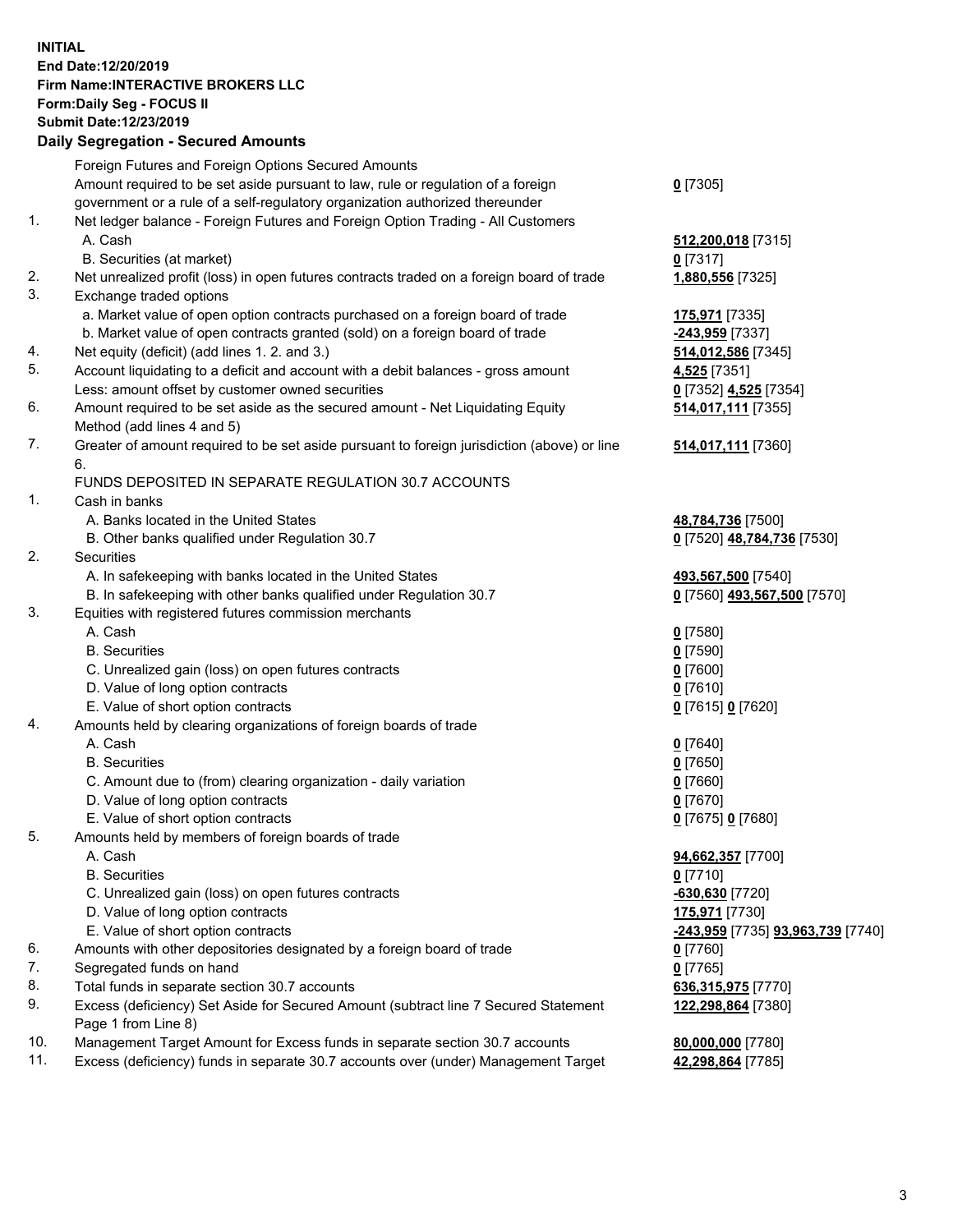**INITIAL End Date:12/20/2019 Firm Name:INTERACTIVE BROKERS LLC Form:Daily Seg - FOCUS II Submit Date:12/23/2019 Daily Segregation - Segregation Statement** SEGREGATION REQUIREMENTS(Section 4d(2) of the CEAct) 1. Net ledger balance A. Cash **4,076,740,153** [7010] B. Securities (at market) **0** [7020] 2. Net unrealized profit (loss) in open futures contracts traded on a contract market **21,042,501** [7030] 3. Exchange traded options A. Add market value of open option contracts purchased on a contract market **143,569,410** [7032] B. Deduct market value of open option contracts granted (sold) on a contract market **-172,905,956** [7033] 4. Net equity (deficit) (add lines 1, 2 and 3) **4,068,446,108** [7040] 5. Accounts liquidating to a deficit and accounts with debit balances - gross amount **954,587** [7045] Less: amount offset by customer securities **0** [7047] **954,587** [7050] 6. Amount required to be segregated (add lines 4 and 5) **4,069,400,695** [7060] FUNDS IN SEGREGATED ACCOUNTS 7. Deposited in segregated funds bank accounts A. Cash **1,006,443,436** [7070] B. Securities representing investments of customers' funds (at market) **1,942,019,030** [7080] C. Securities held for particular customers or option customers in lieu of cash (at market) **0** [7090] 8. Margins on deposit with derivatives clearing organizations of contract markets A. Cash **4,200,376** [7100] B. Securities representing investments of customers' funds (at market) **1,359,586,370** [7110] C. Securities held for particular customers or option customers in lieu of cash (at market) **0** [7120] 9. Net settlement from (to) derivatives clearing organizations of contract markets **-8,335,330** [7130] 10. Exchange traded options A. Value of open long option contracts **144,068,782** [7132] B. Value of open short option contracts **-173,495,223** [7133] 11. Net equities with other FCMs A. Net liquidating equity **0** [7140] B. Securities representing investments of customers' funds (at market) **0** [7160] C. Securities held for particular customers or option customers in lieu of cash (at market) **0** [7170] 12. Segregated funds on hand **0** [7150] 13. Total amount in segregation (add lines 7 through 12) **4,274,487,441** [7180] 14. Excess (deficiency) funds in segregation (subtract line 6 from line 13) **205,086,746** [7190] 15. Management Target Amount for Excess funds in segregation **155,000,000** [7194] **50,086,746** [7198]

16. Excess (deficiency) funds in segregation over (under) Management Target Amount Excess